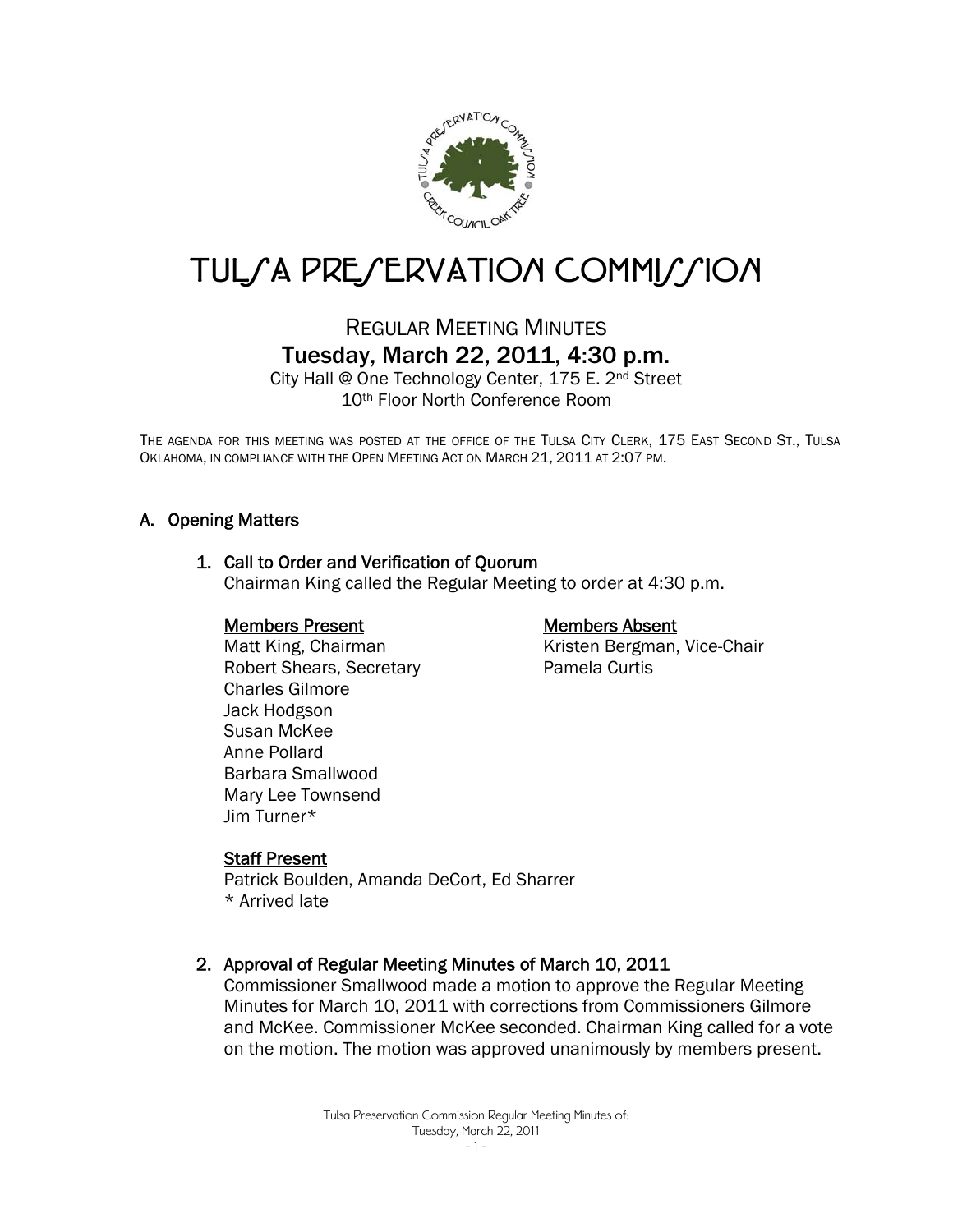#### In Favor

Opposed None

**Abstaining** None

Not Present None

- 1. Gilmore 2. Hodgson
- 3. King
- 4. McKee
- 5. Pollard
- 6. Shears
- 7. Smallwood
- 8. Townsend
- 9. Turner

3. Disclosure of Conflicts of Interest No one reported a conflict of interest with the proposals on the agenda.

# B. Actionable Items

# 1. COA-11-013 / 1725 S. Yorktown Avenue (Yorktown)

Applicant: William Ramsay Request: Replace existing front door with new Craftsman-style door.

Mr. Sharrer presented Mr. Ramsay's Certificate of Appropriateness application to the Commission and read the applicable guidelines for this district. Mr. Ramsay was not present. Commissioner Gilmore made a motion to approve the application with no conditions. Commissioner Pollard seconded the motion. Chairman King asked for a vote on the motion.

#### Vote: 1725 S. Yorktown Avenue

| In Favor     | <b>Opposed</b> | <b>Abstaining</b> | <b>Not Present</b> |
|--------------|----------------|-------------------|--------------------|
| 1. Gilmore   | None           | None              | None               |
| 2. Hodgson   |                |                   |                    |
| 3. King      |                |                   |                    |
| 4. McKee     |                |                   |                    |
| 5. Pollard   |                |                   |                    |
| 6. Shears    |                |                   |                    |
| 7. Smallwood |                |                   |                    |
| 8. Townsend  |                |                   |                    |
| 9. Turner    |                |                   |                    |

The motion was Approved Unanimously by members present and voting. Yorktown Guidelines cited: A1.0.1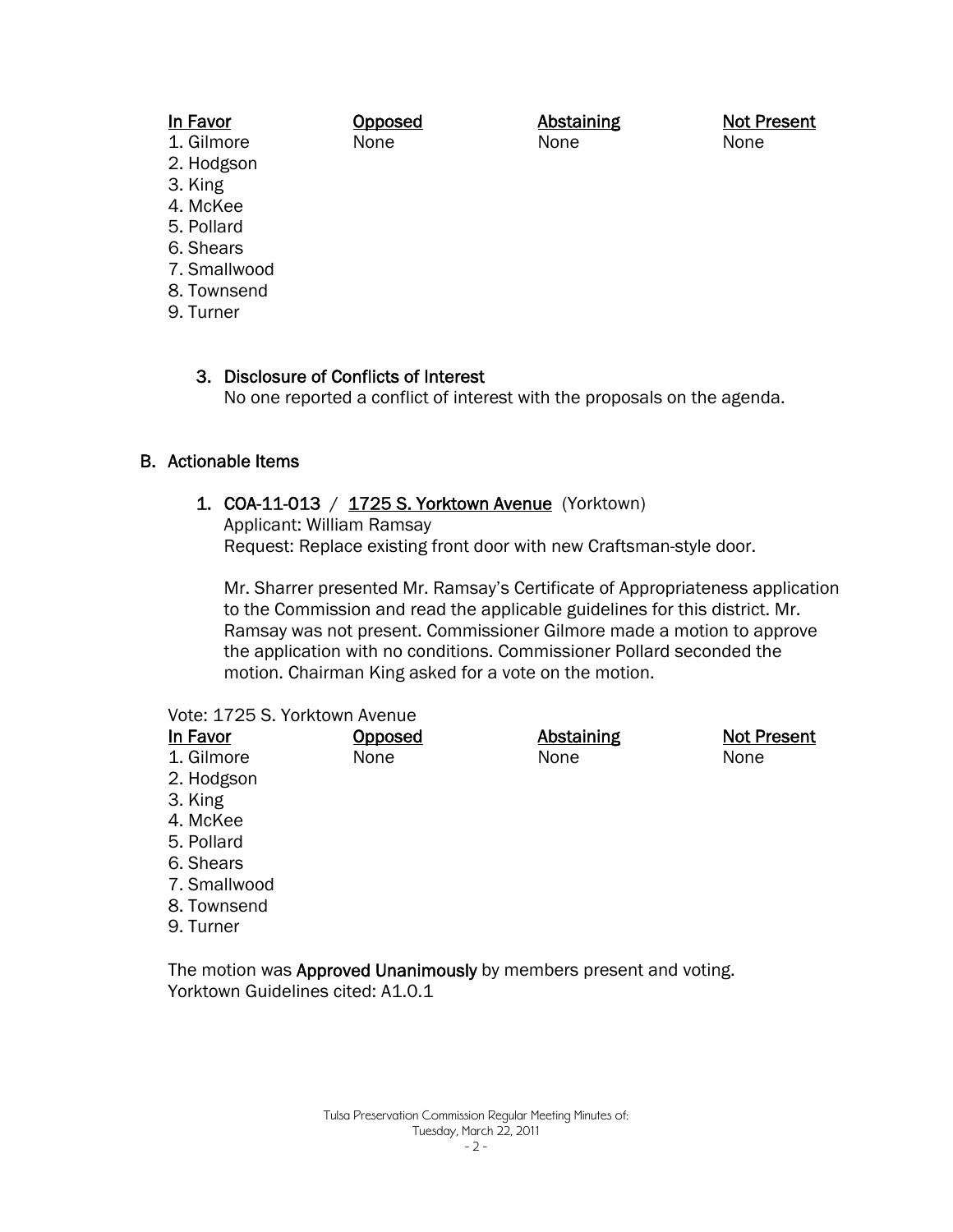2. COA-11-014 / 2223 E. 19th Street (Yorktown)

Applicant: Janet Kellogg

Request, Part 1: Replace existing metal porch railing, not original to house, with wood porch railing according to plans submitted.

Mr. Sharrer presented all three parts of Ms. Kellogg's Certificate of Appropriateness application to the Commission and read the applicable guidelines for this district. Ms. Kellogg was present to answer questions. Commissioner Turner made a motion to approve part one of the application with no conditions. Commissioner Smallwood seconded the motion. Chairman King asked for a vote on the motion.

#### Vote: 2223 E. 19th Street, Part 1

| In Favor     | <u>Opposed</u> | <b>Abstaining</b> | <b>Not Present</b> |
|--------------|----------------|-------------------|--------------------|
| 1. Gilmore   | None           | None              | None               |
| 2. Hodgson   |                |                   |                    |
| 3. King      |                |                   |                    |
| 4. McKee     |                |                   |                    |
| 5. Pollard   |                |                   |                    |
| 6. Shears    |                |                   |                    |
| 7. Smallwood |                |                   |                    |
| 8. Townsend  |                |                   |                    |
| 9. Turner    |                |                   |                    |
|              |                |                   |                    |

The motion was **Approved Unanimously** by members present and voting. Yorktown Guidelines cited: A1.0.1

Request, Part 2: Replace existing front door, not original to house, with vintage wood door with stained glass window.

Commissioner Smallwood made a motion to approve part two of the application with no conditions. Commissioner McKee seconded the motion. Chairman King asked for a vote on the motion.

#### Vote: 2223 E. 19th Street, Part 2

| In Favor     | Opposed | <b>Abstaining</b> | <b>Not Present</b> |
|--------------|---------|-------------------|--------------------|
| 1. Gilmore   | None    | None              | None               |
| 2. Hodgson   |         |                   |                    |
| 3. King      |         |                   |                    |
| 4. McKee     |         |                   |                    |
| 5. Pollard   |         |                   |                    |
| 6. Shears    |         |                   |                    |
| 7. Smallwood |         |                   |                    |
| 8. Townsend  |         |                   |                    |
| 9. Turner    |         |                   |                    |
|              |         |                   |                    |
|              |         |                   |                    |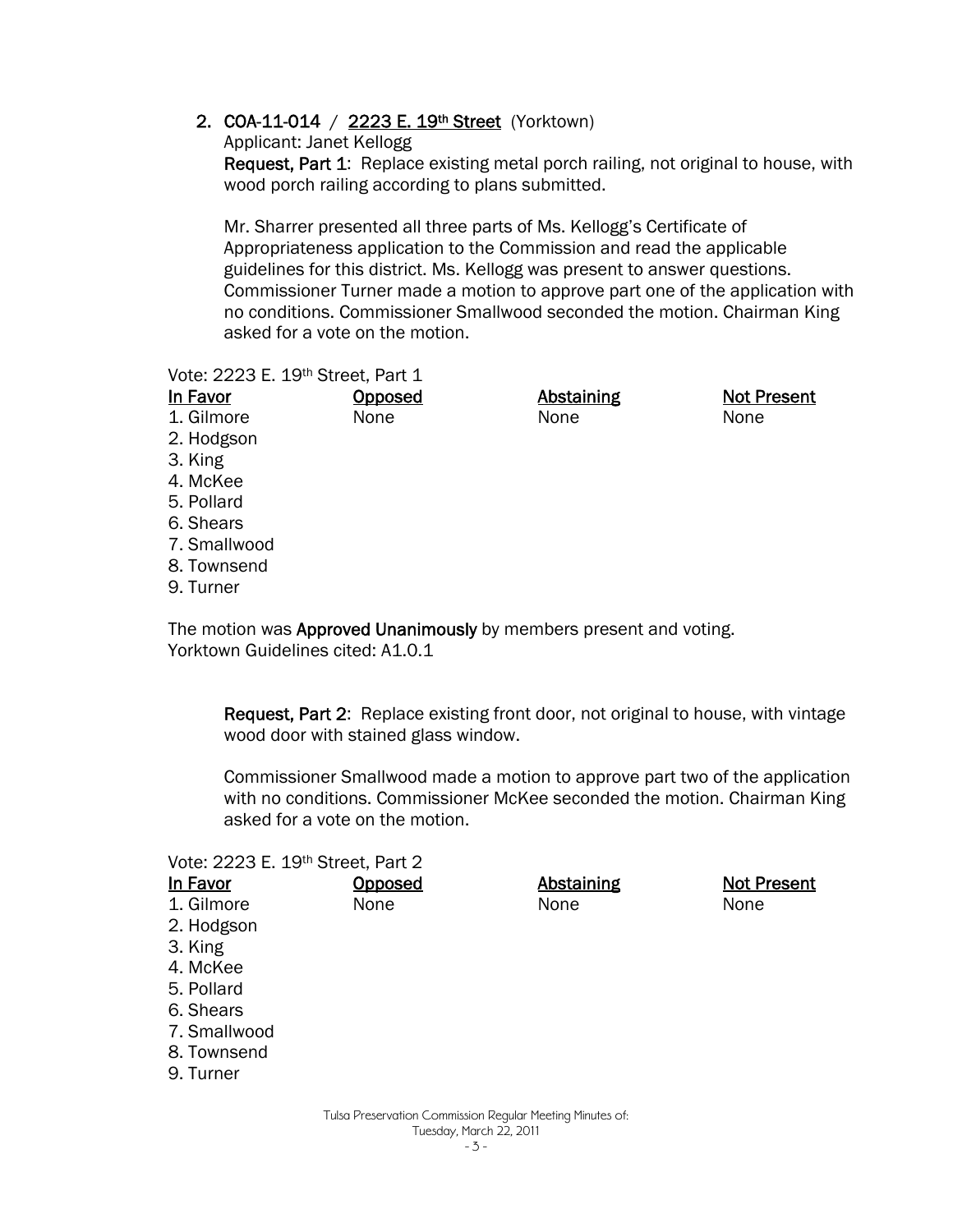The motion was **Approved Unanimously** by members present and voting. Yorktown Guidelines cited: A1.0.1

Request, Part 3: Install flush-mount Craftsman-style light fixture on front porch ceiling.

Commissioner Smallwood made a motion to approve part three of the application with no conditions. Commissioner McKee seconded the motion. Chairman King asked for a vote on the motion.

Vote: 2223 E. 19th Street, Part 3

| In Favor     | <b>Opposed</b> | <b>Abstaining</b> | <b>Not Present</b> |
|--------------|----------------|-------------------|--------------------|
| 1. Gilmore   | None           | None              | None               |
| 2. Hodgson   |                |                   |                    |
| 3. King      |                |                   |                    |
| 4. McKee     |                |                   |                    |
| 5. Pollard   |                |                   |                    |
| 6. Shears    |                |                   |                    |
| 7. Smallwood |                |                   |                    |
| 8. Townsend  |                |                   |                    |
| 9. Turner    |                |                   |                    |
|              |                |                   |                    |

The motion was Approved Unanimously by members present and voting. Yorktown Guidelines cited: A1.0.1

# C. Reports

# 1. Staff Report

Ms. DeCort reported that she and Lynda Schwan from the State Historic Preservation Office met earlier in the day with the North Tulsa Historical Society to discuss potential National Register Nominations for the Greenwood District and Rentie Grove Baptist Church. Based on the conversations, a Request for Proposals for the Greenwood District Nomination will be distributed this week. Ms. DeCort asked if any Commissioners would be interested in serving on the vendor selection committee.

Ms. DeCort noted that the RFP will specify that the selected vendor must have a demonstrated knowledge of the National Park Service report on the 1921 Race Riot and associated history. If no qualified vendors submit proposals, the project will not be awarded at this time. Ms. DeCort said that in that case, the funds allocated for the nomination would need to be redirected to other projects prior to the end of the fiscal year (September 30<sup>th</sup>).